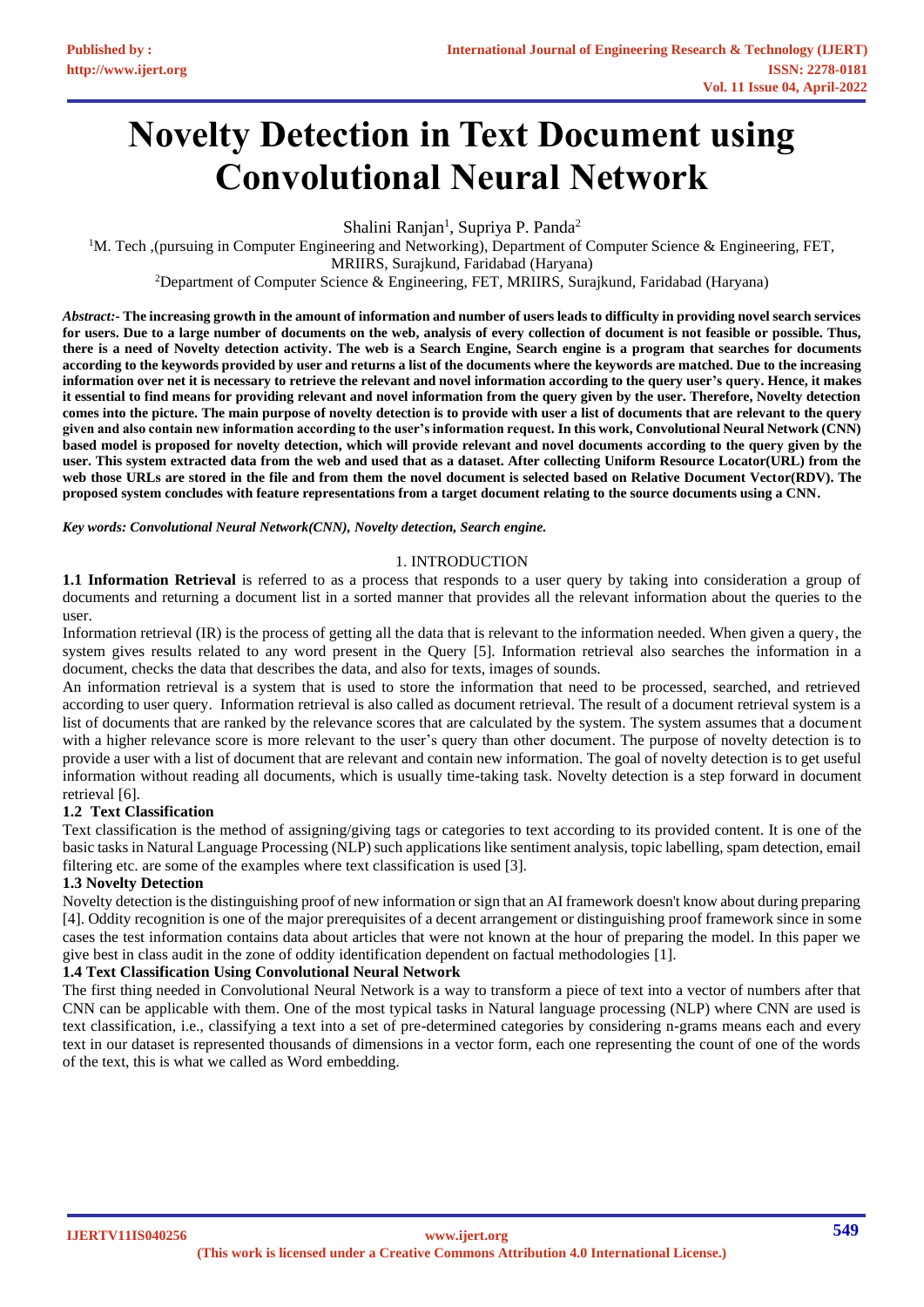

Fig. 1: CNN Architecture model for text classification.

There have been many efforts for enhancing the CNN-model architectures [9] as shown in Fig.1. Liu et al. proposed a new CNN model that makes two modifications to the architecture used by Kim. Firstly, a dynamic max-pooling scheme is taken into account to captures more fine-grained features from different regions of the document. Second, a hidden bottleneck layer is used between the pooling and output layer to learn compact document representations to reduce the size and improve the model performance.

# 2. LITERATURE REVIEW

**Sushil Kumar and Komal Kumar Bhatia,** (2019) proposed a cluster based approach for novelty detection which will provide the novel and relevant documents for the information need. Based on the user query the incoming stream of documents will be clustered using K- means algorithm. The novel document based on the query and filter out the redundant document.

**D.Miljkovic, (**2010) states about the review of novelty detection. Novelty detection methods try to identify outliers that differs from the distribution of ordinary data. There are different approaches applied i.e., Classification based approach, Nearest Neighbour, Clustering based approach and others.

**X. Zang, J. Zhao, and Y. Lecun,** (2015), offers an empirical exploration on the use of character-level convolutional networks (ConvNets) for text classification. Several largescale datasets are constructed to show that character-level convolutional networks could achieve state-of-the-art or competitive results.

**Tirthankar Ghosa, Vignesh Edithal** (2018) aimed at automatically classifying an incoming document as novel or non-novel on the basis of documents already seen by the system. The rapid growth of documents across the web has necessitated finding means of discarding redundant documents and retaining novel ones. Capturing redundancy is challenging as it may involve investigating at a deep semantic level. Techniques for detecting such semantic redundancy at the document level are scarce. In this work we propose a deep CNN based model to classify a document as novel or redundant with respect to a set of relevant documents already seen by the system.

**H. T. Le, C. Cerisara, and A. Denis,** (2018) shows whether the convolutional networks need to be deep for text classification or not, here, display the importance of depth in convolutional models for text classification, either when character or word inputs are considered.

# 3. PROBLEM IDENTIFICATION

The relevancy and novelty of documents are very important for the user. But Search Engine provides a list of documents that can be relevant or redundant. Because of that, users require more time to search for the document they need. Convolutional Neural Network helps in filtering the novel and relevant documents according to the query given by the user. Therefore, the users have to put their minimum effort to find novel and relevant documents according to their query. Search engine filter results, the information according to the query given by the user, which may provide relevant results to the users. The most common problem is the number of repetitive title tags used. This is where Google faced issues and something that is easily fixed. Therefore, every page on the website has a unique tag.

# **3.1 Research Objectives**

The research objectives aim:

- i. To understand and identify whether an incoming document is a novel or non-novel based on prior known documents and as per the users' query.
- ii. To apply Web Scrapping to extract data.
- iii. To analyse that the extracted data is stored in data.csv file after extracting the data from the web. After this data will be pre-processed. Here, Tokenization comes into picture it is a way of turning an important bit of information, then after removing stop words from document list are stored in csv file.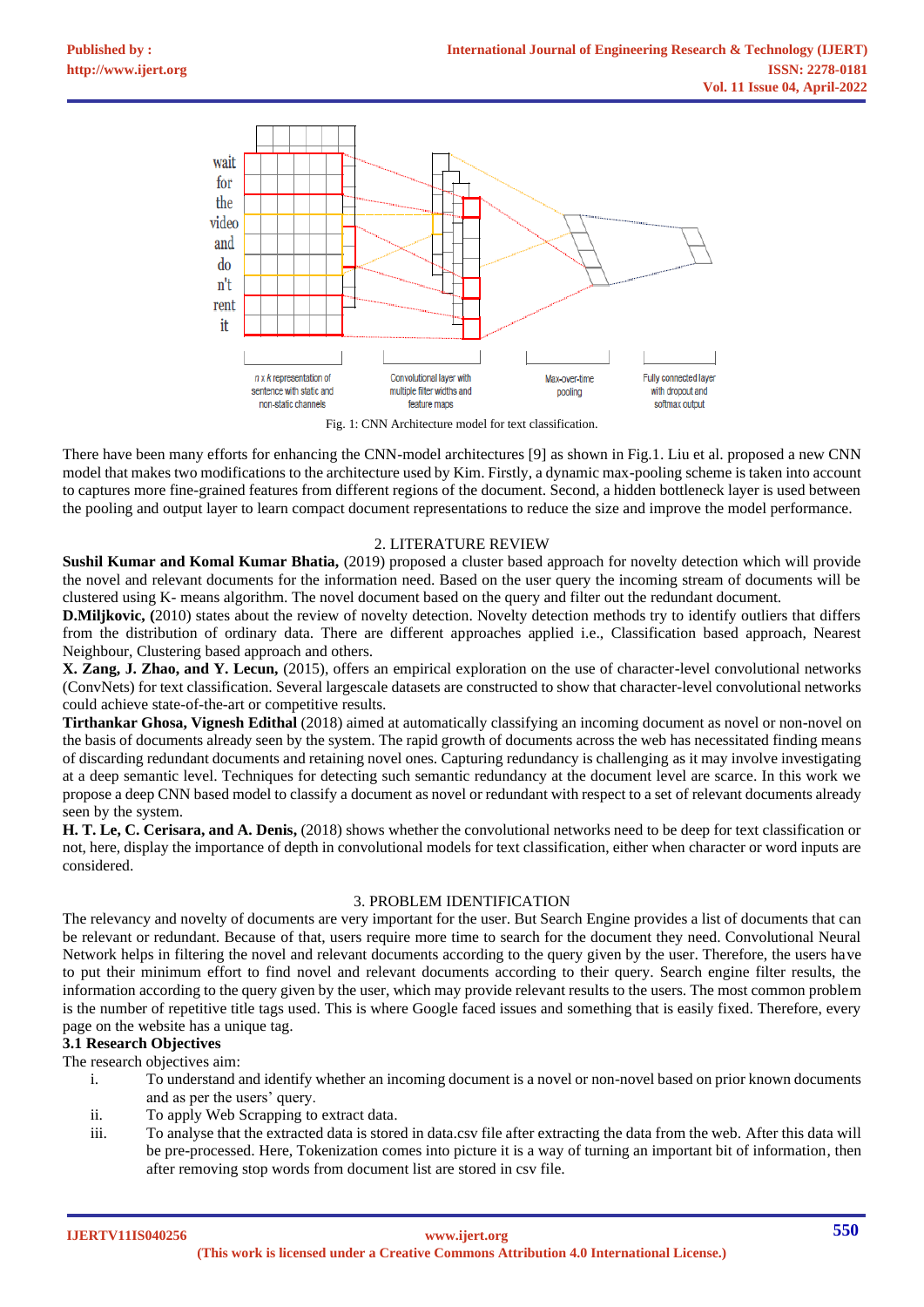iv. To design the model, data is split into two sub set i.e. training and testing, now data is train and test by using CNN. Here 1D convolution is used, filters are applied. K- Nearest Neighbors (KNN) that is import by using libraries that are predefined in python and then comparison is done in Convolutional Neural Network on the same.

#### 4. RESEARCH METHODOLOGY

**4.1** This research will be carried out in the following steps to achieve the objectives of the research:

- Step1: Extract data from the web.
- Step 2: Data pre-processing
- Step 3: Calculate Term Frequency and Inverse Term Frequency
- Step 4: Extract Relative Document Vector
- Step 5: Extract Feature
- Step 6: Apply CNN to find the novel result.
- Step 7: Final Result. As shown in Fig. 2&3

Fig.2: General Architecture for Novelty Detection

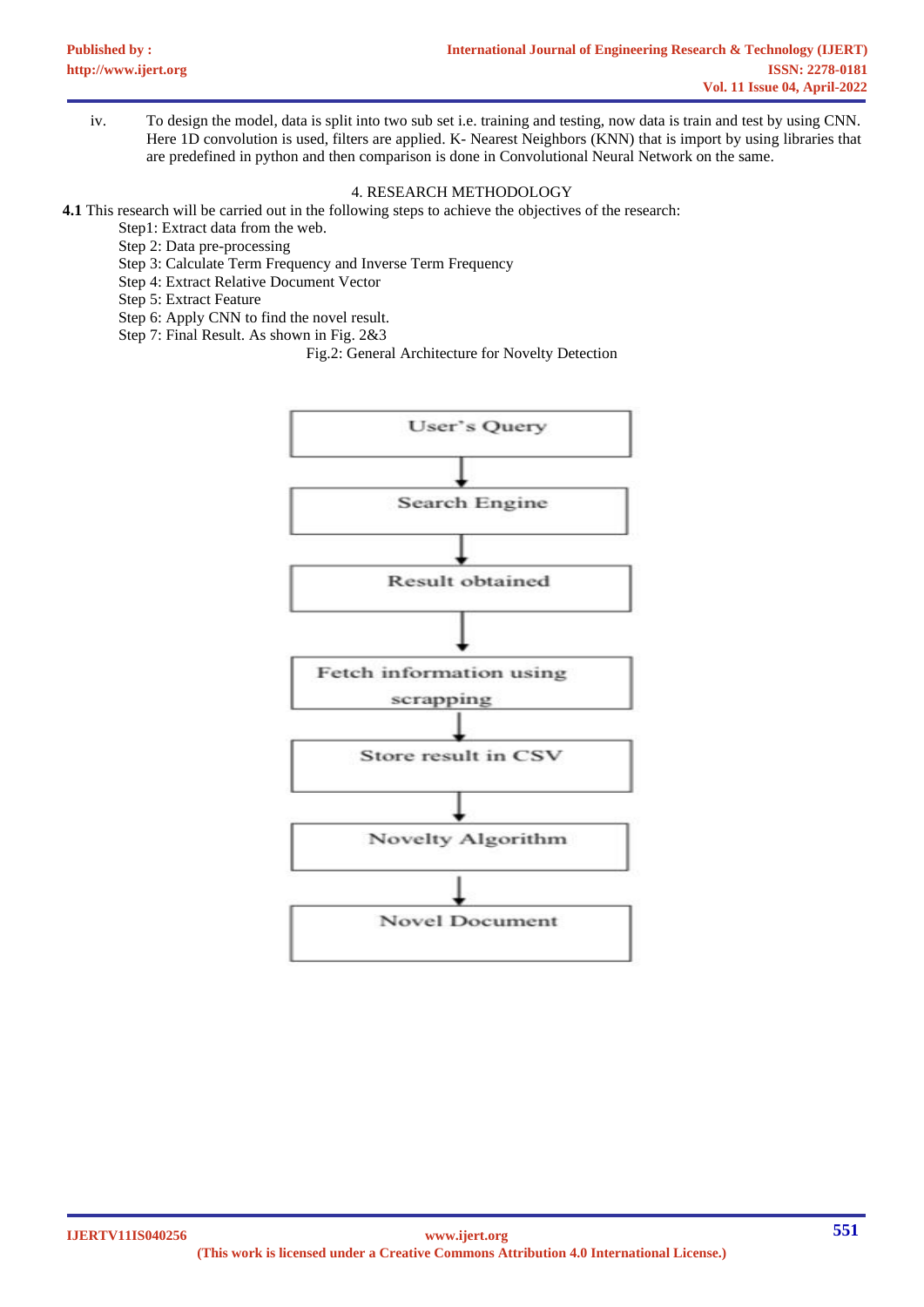

Fig.3: Proposed Architecture

In this proposed system, extracting data from the web is used as the dataset. The proposed system learns feature representations from a target document by considering the source documents using a CNN. The Relative Document Vector (RDV) is applied to the data extracted from the web [8]. The general architecture of Novelty Detection is shown in Fig. 3.

# **4.2 WEB SCRAPING**

Web scraping is a method that is used to extract large amounts of data from websites by just writing code. The data on the websites are not structured. Web scraping helps to collect the unstructured data and store this data in a structured form [10].

# **4.2.1 Data Scraping from a website:**

When the code is written for web scraping and run that code then a request is sent to the URL as mentioned/given by the user. The code then, parses the pages using an lxml parser, finds the data according to the request given, and extracts it.

Some steps that are followed to extract data using web scraping with python

- i. Search the URL, you want to scrape.
- ii. Look at the Page carefully.
- iii. Search the data, you want to extract.

iv. Write the web scraping code.

v. Run that code and extract the data from the given URL.

vi. Store the extracted data in the format required such as .csv, .txt ,etc.

# **5.1 Software and Hardware Requirements**

# 5. RESULTS & DISCUSSION

The minimum software and hardware requirements for implementing the proposed work. The implementation of algorithm is going to perform on Processor: intel core 3, running under windows 10 operating system. The algorithm will be done under Python software. The implementation will include Anaconda Notebook Python is a free open source distribution of the Python language.

**IJERTV11IS040256**